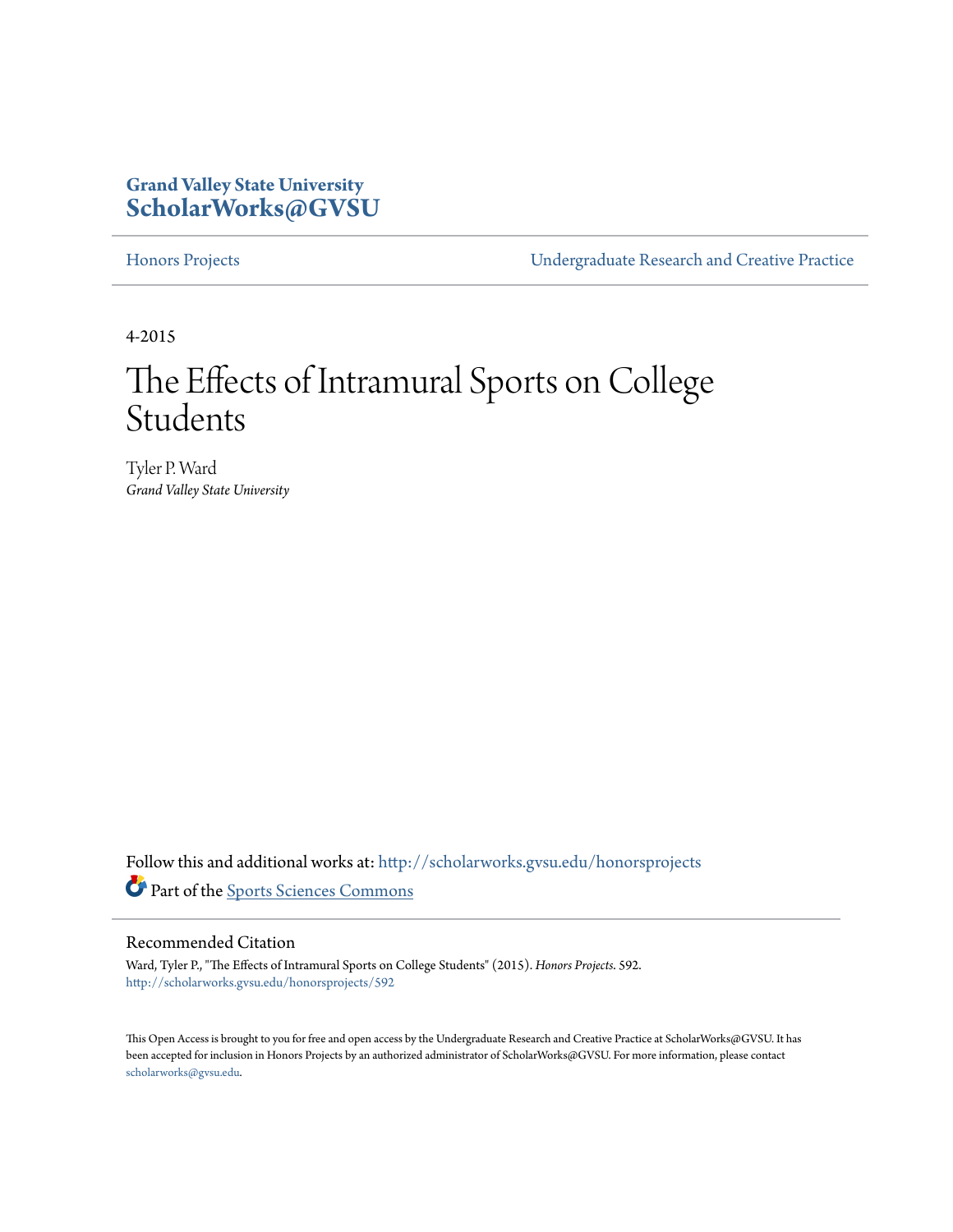TYLER P. WARD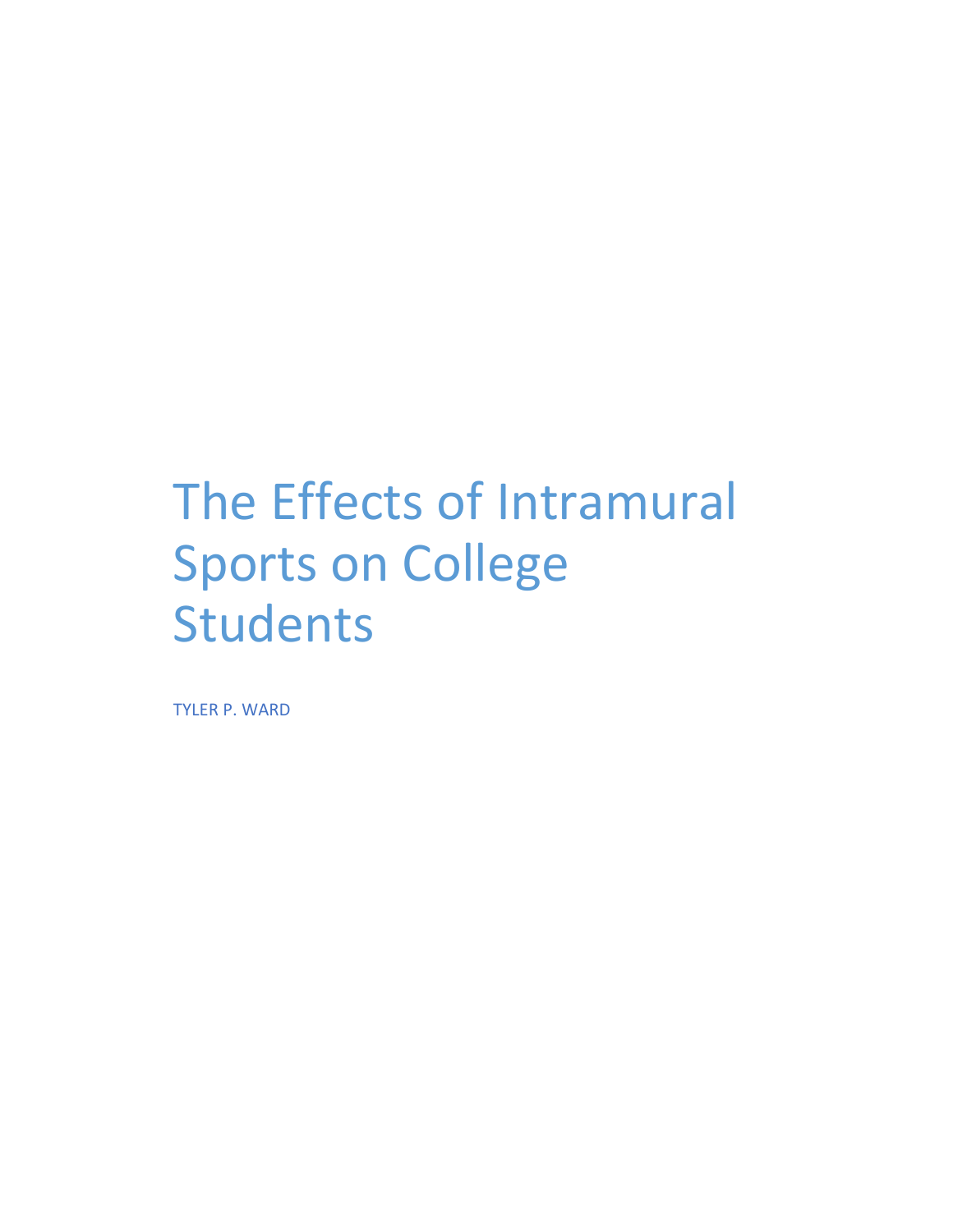Many freshmen university students are coming to college straight from their senior year of high school. While in high school, extracurricular activities are all but forced on students. These involve sports, clubs, organizations, etc. One popular extracurricular option that most colleges offer are intramural sports. This type of activity has many benefits for students, but only if they are able to participate. Socially, being involved on an intramural team can increase a student's sense of belonging and make him or her feel more connected to a university. Being active and athletic is also good for preventing diseases, reducing the onset of mental illnesses and increasing grades. Giving everyone an opportunity to participate in intramural sports is no easy feat and there are barriers that can prevent or limit a student's participation.

Intramural is defined as 'being situated or done within the walls of a building.' (Artinger, et al., 2006) This definition was adapted to mean within a single educational institution or college. Therefore, intramural sports literally means sports taking place within a single college. Basically any sport imaginable can be set up formally as an intramural sport. The most common are those played in high school that take minimal equipment, such as basketball, soccer, and volleyball. Some of the more equipment-intensive sports, like football or hockey, are often lacking from the intramural sports options; but, instead, have club options or a higher level, such as varsity. Often, students form their own individual teams from a group of their close friends or from others who live in the same community that they do.

There are obvious benefits to physical activity and intramural sports. One is a decrease in the 'freshmen fifteen', what is known as the expected fifteen pounds that freshmen students normally put on due to an increased sedentary lifestyle and increased food consumption; another is a promotion of an overall healthier lifestyle. While actually gaining fifteen pounds in a year may seem like a lot, research shows that college students put on weight much more quickly their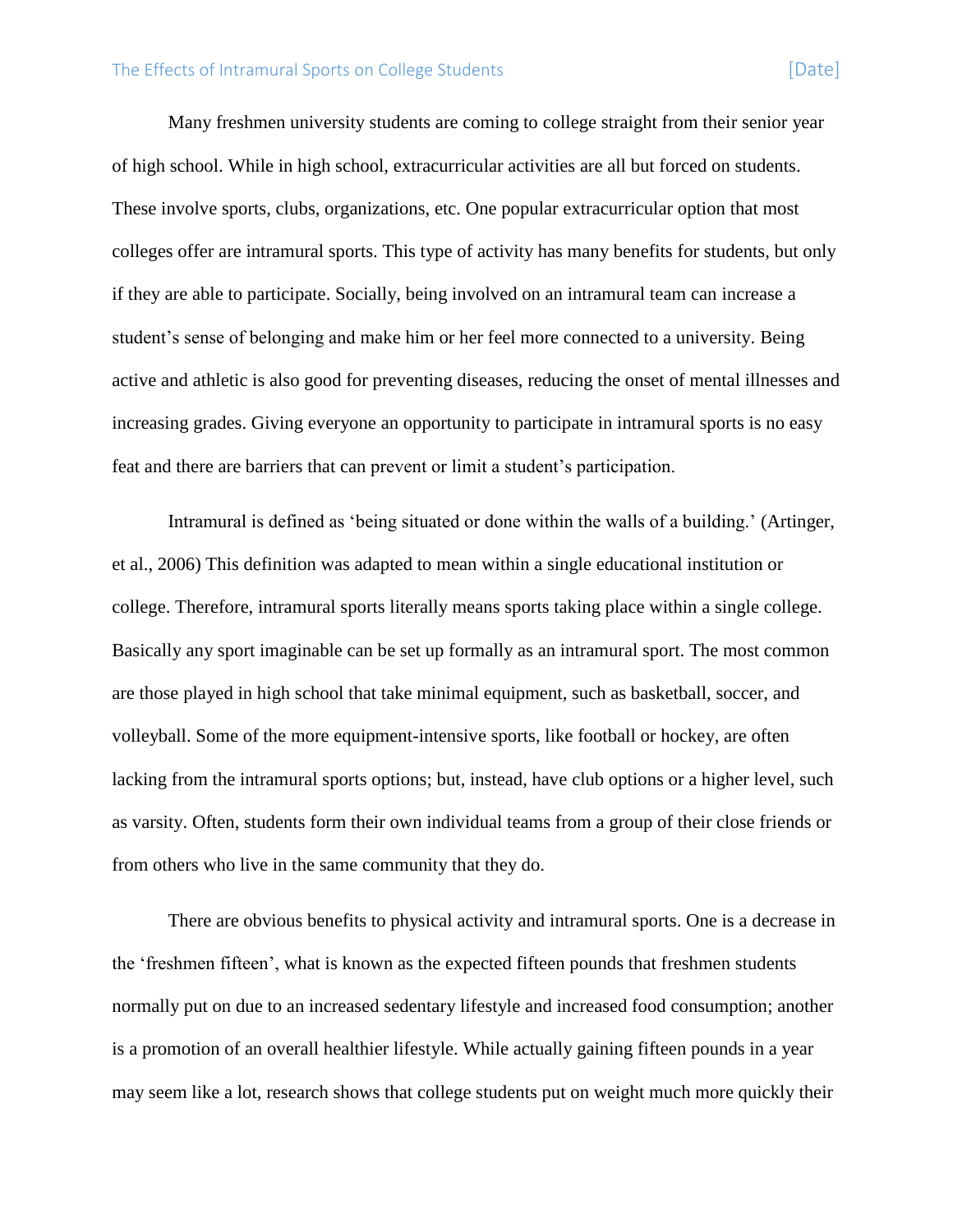first year of college than any subsequent years of adulthood for both males and females. (Holm-Denoma, Joiner Jr., Vohs, & Heatherton, 2008, p. S3)

With an increase in childhood and adulthood obesity, being more active and establishing healthy routines can actually decrease the prevalence of diseases such as cardiovascular disease and type 2 diabetes. (Bocarro, Kanters, Casper, & Forrester, 2008)The consistent exercise which can be provided by participating in intramural sports is a good preventative measure for adult diabetes, obesity, and other health-related illnesses. (Bocarro, Kanters, Casper, & Forrester, 2008, p. 155) Participating in intramural sports and exercising also is associated with an increase in expected lifespan, but this increase is seen because of the aforementioned decrease in disease. (Reimers, Knapp, & Reimers, 2012)

Physical activity can also benefit a student's mental performance and stability. Living a healthy lifestyle, including getting exercise every day and eating well, has been shown to decrease the occurrence of depression. (Artinger, et al., 2006)Depression is a common ailment in today's youth, and can lead to self-harming thoughts and actions, or potentially suicide ideations or actions. Improving mental health definitely can help to better a student's overall mood as well as mental state in general. (Artinger, et al., 2006)Playing intramural sports is shown to decrease overall stress as well as a marketed increase in a student's self-esteem. (Artinger, et al., 2006) There also exists a correlation between increased physical activity, such as intramural sports, and a significant reduction in the symptoms of depression. (Paluska & Schwenk, 2000) As the level of physical activity daily or weekly increased, depression and its associated symptoms become less prevalent. (Paluska & Schwenk, 2000)

Participating in intramural sports quite often is associated with higher grades. The purpose of college is to earn grades and eventually receive a degree; intramural sports may be the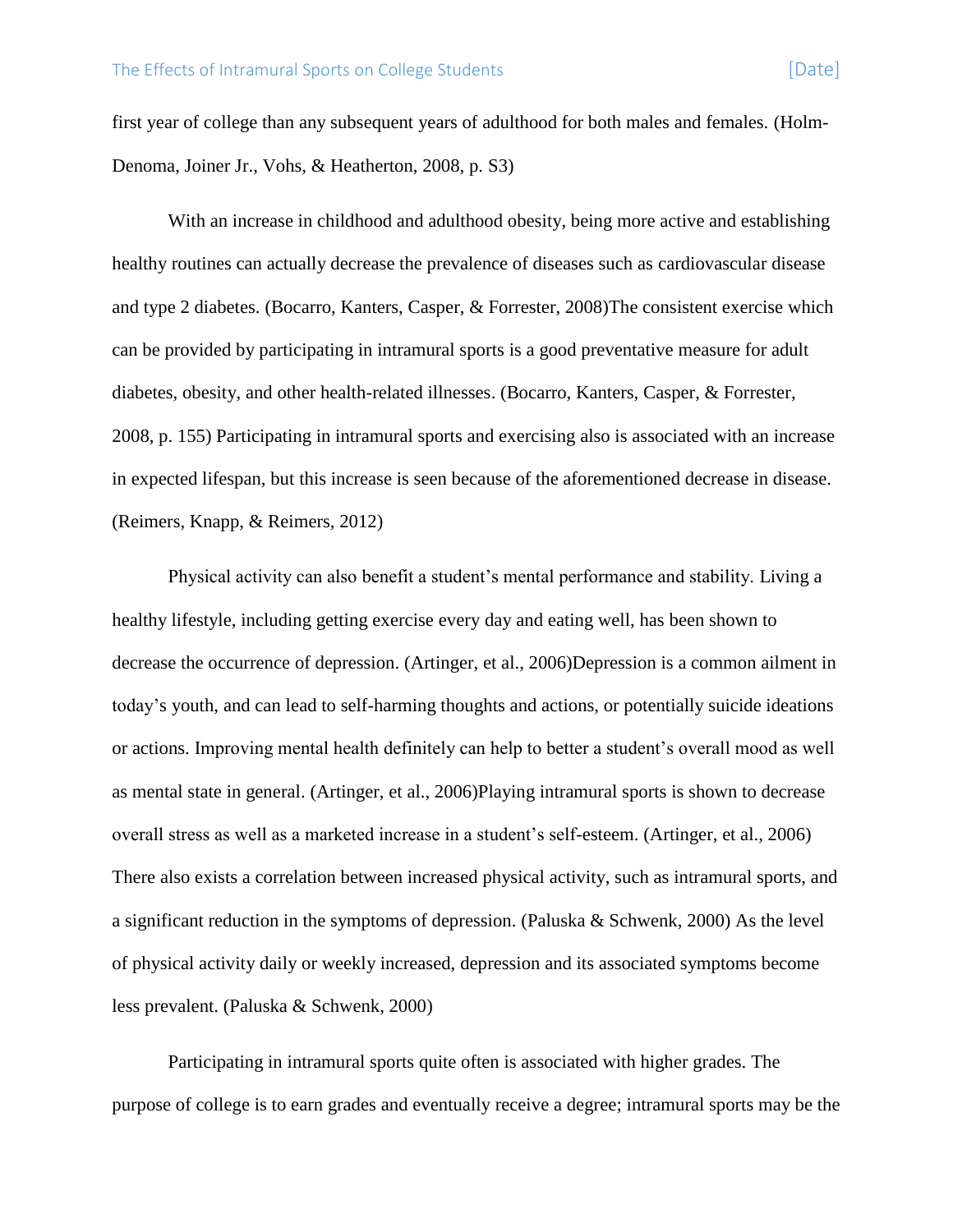stress-relief that a student needs. Participating in intramural sports can actually affect the biochemistry of the brain and can restructure brain morphology. (Tenenbaum & Eklund, 2007, p. 472) This can have a positive effect on how a student functions and can drastically influence study habits.

Intramurals are often an important part of a college student's experience, one that helps to bond them to other students in their community as well as feeling more connected to the university as a whole. The teamwork and comradery formed while playing on a team are important parts of the connectedness of the college as a whole and can be part of the reason why colleges, such as Grand Valley State University, have mottos like, "Laker for a Lifetime", which promotes being connected to a university even after graduation. Being involved in intramural sports actually increases the ease of integrating socially, and can make the transition to a new college easier. (Artinger, et al., 2006) Retention rates are also higher for students that consistently participate in intramural sports and other campus recreation activities. (Belch, Gebel, & Maas, 2001, p. 257) This includes students with similarly low GPAs, as the group who participated more on campus, via participating in intramural sports, joining student organizations, etc., tended to not drop out compared with the group who did not participate as much. (Belch, Gebel, & Maas, 2001)

Not every student has equal access to intramural sports. Students that live on-campus often are presented more information about intramural sports, as they are easier to access from the intramural sports office or campus recreation headquarters. Also, certain barriers can limit a freshman's participation, including not knowing when sign-up dates are and not being able to find a team. Many factors can come into play when intramural sports time arrives, but the goal of every intramural office is to encourage as many student as they can to play and support their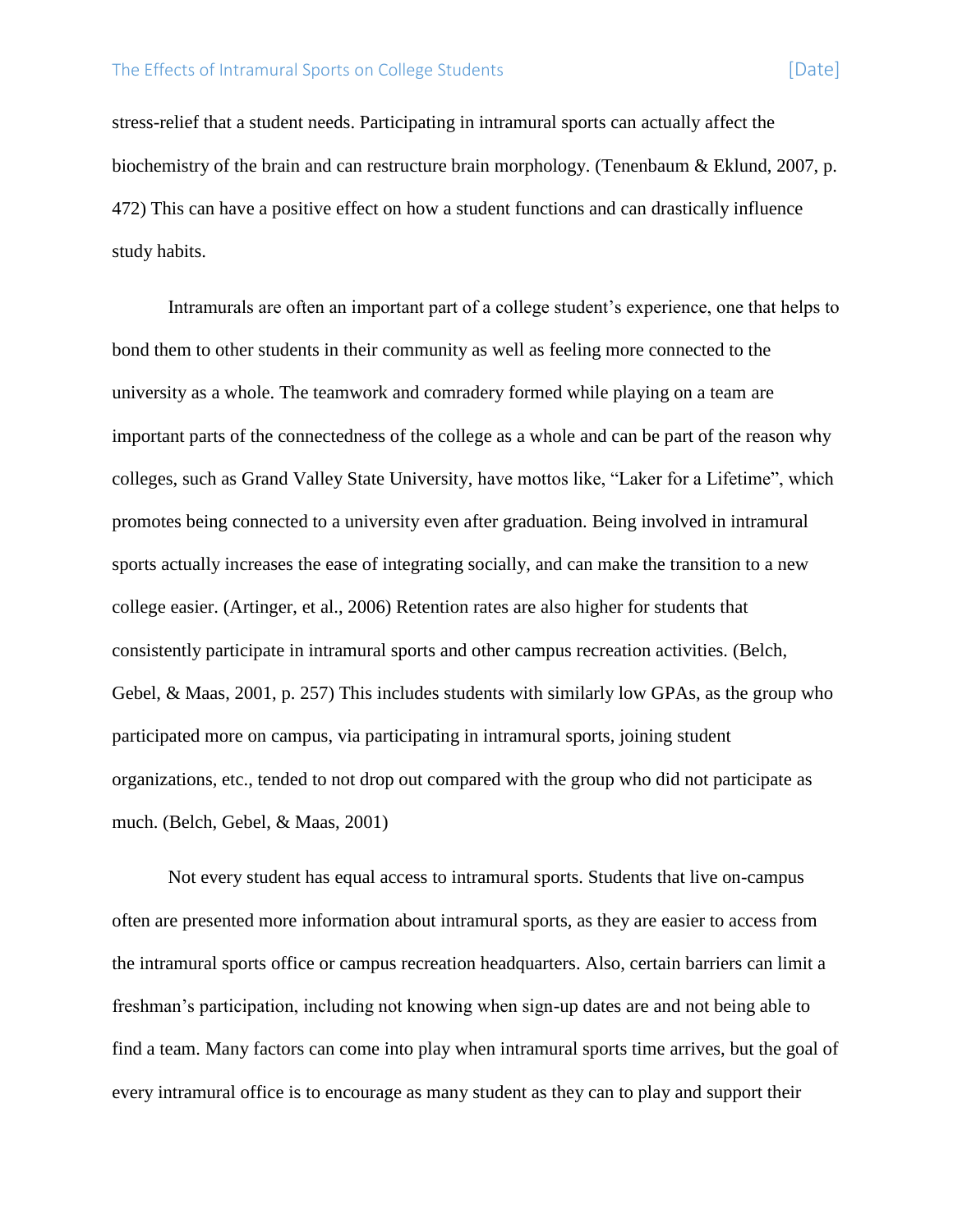university or college while growing closer to fellow classmates. Therefore, limiting any barriers that may be found to impede participation is important.

Around half of the students surveyed during an intramural sports survey conducted at Grand Valley State University indicated that not knowing when deadlines for sign-ups for certain sports are were a major factor in them not participating. This survey questioned GVSU students about their involvement in intramural sports and asked about any barriers to playing that they may encounter. This can occur because freshmen are given a large influx of information their first couple of days on campus, and information on intramural sports may fall out of importance. A possible remedy for this would be to better highlight the sports through the use of large posters or to create individual flyers for students to get soon after they finally get moved in. A potential brochure is attached. (Appendix A & B)

It is harder for students that do not live on-campus to get involved in intramural sports and these same students often do not enjoy the same level of benefits as their on-campus counterparts. (Artinger, et al., 2006, p. 80) Non-freshmen see this reduction of benefits as well. However, freshmen in general see the greatest social benefits from participating and being involved in a diverse group than upper-classmen at a university.

Living in a traditional-style dorm, which is traditionally characterized by community bathrooms, shared rooms, and numerous rooms in a single building, can make it easy to meet new people, and consequently, find an intramural team. Other living styles, such as the suite living style or apartment living style, may not be as conducive for finding a group of active students who enjoy the same sports because there tends to be less need to leave their room. Universities often attempt to remedy this situation by creating living center teams, led by either community leaders or possibly resident assistants or hall directors tasked with creating a sense of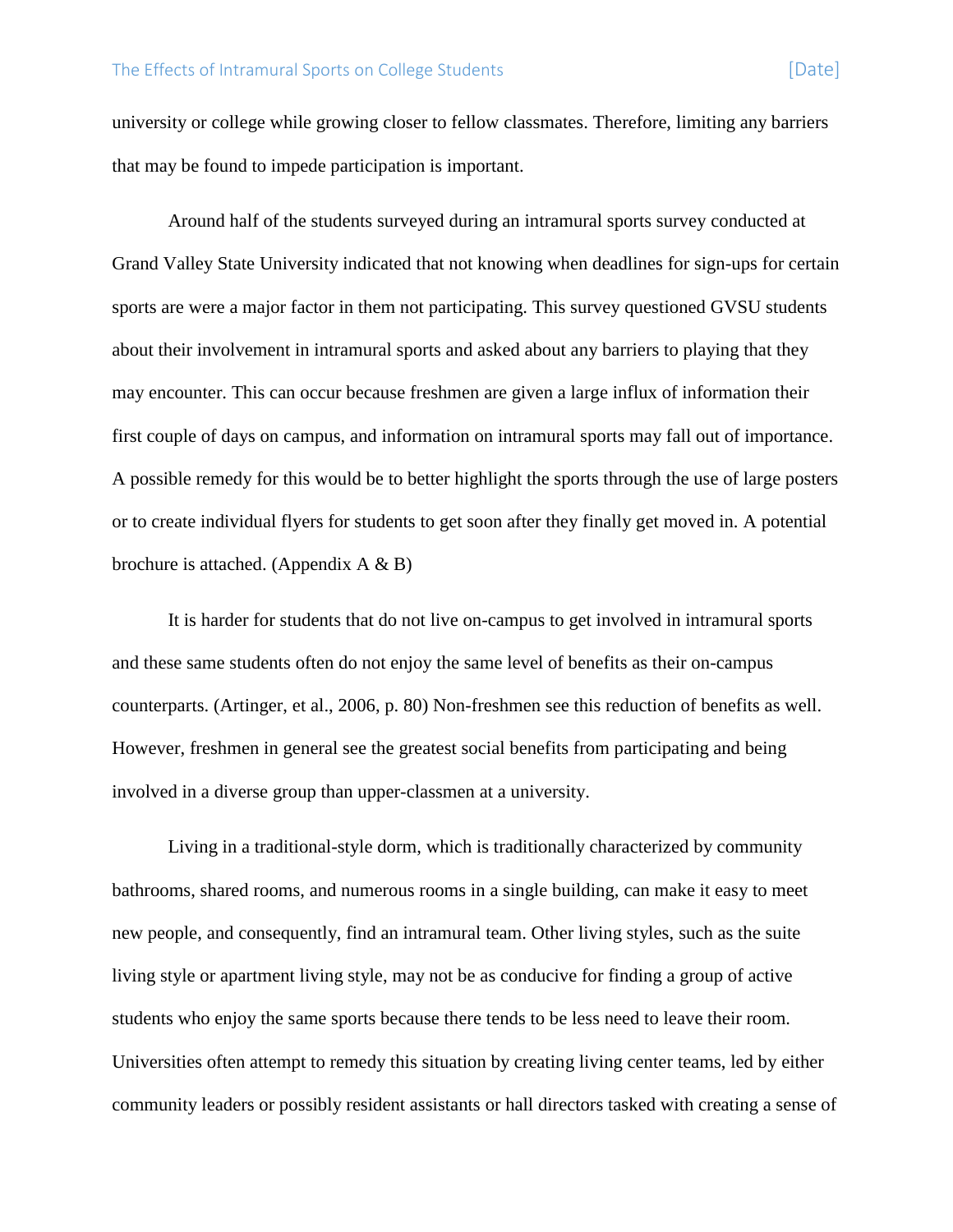community among a floor or specific building. The simple act of joining an intramural team early can help to form bonds that last the whole year and, often with playing on a living centers team, there is no or limited financial responsibility for those students participating, which helps to remove another barrier.

Another factor that may not be readily apparent is discrimination based on some demographic factor. This discrimination may be intentional or unintentional, such as having intramural sports signs in English only or having no translation options. International students tend to have a harder time integrating socially into a new school setting. The abrupt change in societal norms and difference in the consideration of the importance of education can cause several international students to shy away from intramural sports without even participating in them. (Shifman, Moss, D'Andrade, Eichel, & Forrester, 2011, p. 3) Many international students reported answers such as being too self-conscious, not being good at the sport, or being too shy to meet new people for reasons to not participate in intramural sports, as well as not knowing where games were or what sports were available, having a lack of time, and too much crowding in the actual sports games. (Shifman, Moss, D'Andrade, Eichel, & Forrester, 2011, p. 10) These certainly are not barriers that only international students face, but these barriers tend to appear more frequently when interacting with sensitive populations that may not be used to life in the U.S.A.

Intramural sports are a great outlet for college students. These sports give students a means of getting exercise every day and remaining healthy, as well as encouraging and building a stronger connection to both the other students on the team as well as the college or university as a whole. Intramurals have effects in the classroom as well, as grades are normally higher for those who participate in intramural sports, as well as a decrease in drop-out rate for those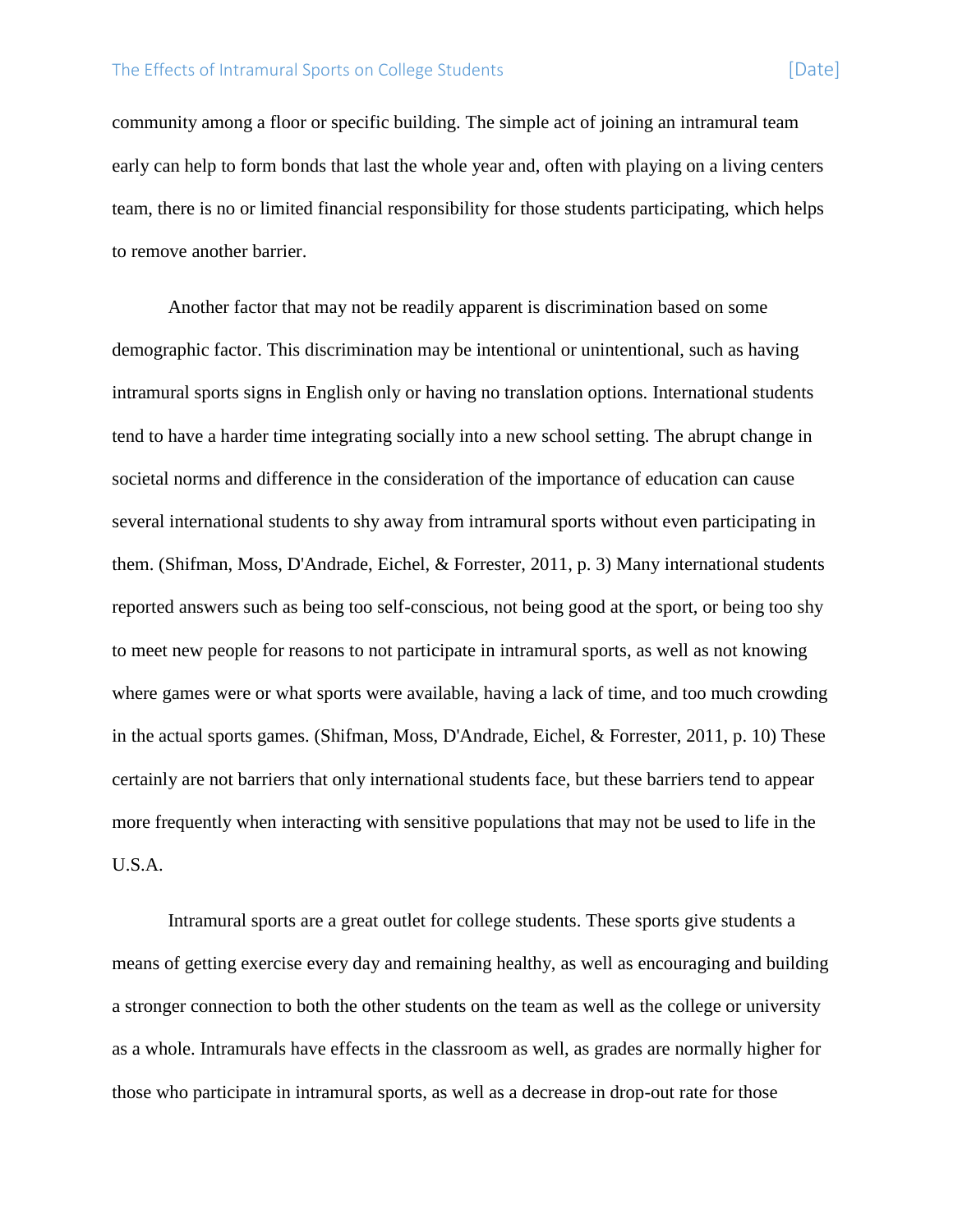students who do participate. Intramural sports are a great outlet, and getting as many students to participate that want to be involved should be a goal. Some barriers do arise, however, including lack of knowledge, language barriers, and even monetary obligations. As schools are pushing more towards inclusion and diversity, it may well give those students who have not had a chance to participate in intramural sports before their chance to participate. Giving out the information more readily to the first year population may be a solution and could boost the number of students that play intramural sports. The flyer attached would be a great informational tool for any freshman student to learn about Grand Valley's great intramural sports program. (Appendix  $A & B$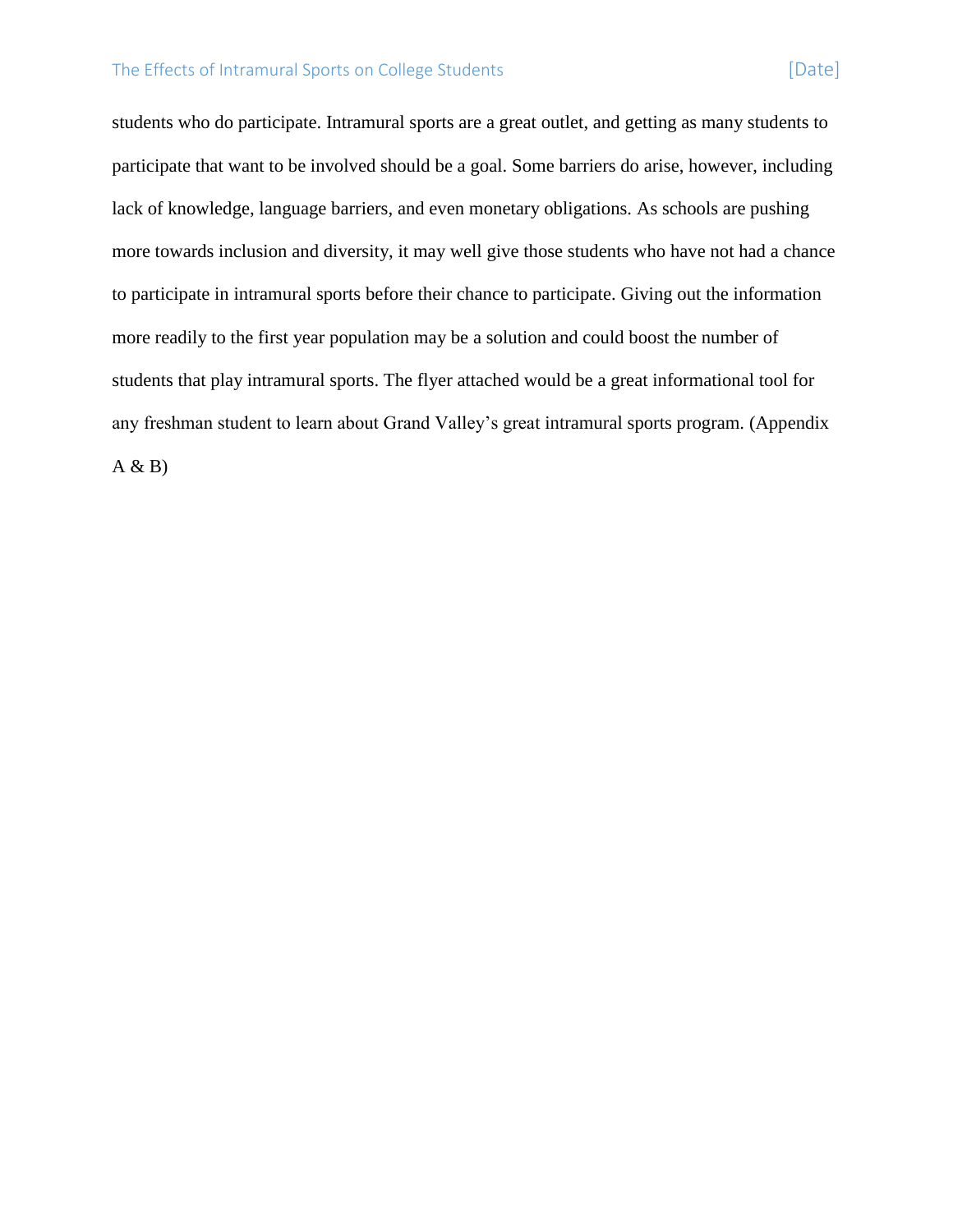#### Appendix

#### A. Sample Brochure of Intramural Sports Data



B. Sample Brochure of Intramural Sports Data, Cont.

#### Get signed up!

 $\mathbf{r}$  . Head to imleagues com 2. Click on the register button

- in the top right. <br>  $\,$
- 3. Answer all the questions,<br>making sure to use your<br>GVSU-given e-mail.<br>(yourusemame@gvsu.edu)
- 4. When signed in, head to the GVSU main page.
- ${\small \begin{tabular}{ll} $5$. & Once there, click the  
Intramurals link on the top-  
left of the page. \end{tabular} }$
- $\bar{6}$  . Seroll down and all of the

 $\begin{minipage}{.4\linewidth} \begin{tabular}{l} \bf{intramural} \textit{ seasons} \textit{and} \\ \bf{their deadlines} \textit{will be listed}. \end{tabular} \end{minipage}$ 

- $7. \quad \text{Create a team or join a team} \\ \quad \text{of friends that are already} \\ \quad$ playing.
- 8. Download the Rec-It app to stay up to date on your team<br>and schedule!

#### Looking for Work?

Campus Recreation is always<br>looking for workers to referee<br>intramural sports games and<br>work at the rec center!

 $\rm Visit$   $\rm gvsuedu/rec$  for more information

FALL DEADLINES In order to utilize the pleasant weather at the start of the seme ster, several of the sports have deadlines for registering teams that are early in the school year!

| Sport                               | Team Registration Team Cost<br>Deadline |             |
|-------------------------------------|-----------------------------------------|-------------|
| <b>Termis</b>                       | Sept. 4th                               | \$5/person  |
| 4 on 4 Smd<br>Volleyball            | Sept.4th                                | \$ss        |
| Softhall                            | Sept. 4th                               | <b>S60</b>  |
| 2-nerson Golf<br>Seramble           | Sept. 11th                              | \$35/person |
| a on a Floor<br>Hockey              | Sept. 11th                              | Sss.        |
| 7 on 7 Outdoor Sept. 11th<br>Serror |                                         | \$6≤        |
| $3$ on $3$<br><b>Backetball</b>     | Sept. 25th                              | \$20        |
| 7 on 7 Flag<br>Football             | Oct. and                                | <b>S65</b>  |
| <b>Ultimate</b><br>Fridage          | Oct. oth                                | \$30        |
| $6 \text{ cm} 6$<br>Volleyball      | Oct. 16th                               | <b>S60</b>  |

| the seme ster starts! Be sure to<br>check the dates below and get | WINTER DEADLINES<br>Winter Intramurals start soon after |
|-------------------------------------------------------------------|---------------------------------------------------------|
|                                                                   |                                                         |
|                                                                   |                                                         |
|                                                                   | signed up in time.                                      |

| Sport                  | Team Registration<br>Deadline | <b>Team Cost</b> |
|------------------------|-------------------------------|------------------|
| is on s                | Jan, Sth.                     | \$6o             |
| Backetball             |                               |                  |
| $s$ on $s$ Indoor      | Jan. Sth.                     | See              |
| Soccer                 |                               |                  |
| Racquetball            | Jan. 1sth.                    | <b>S60</b>       |
| Table Tennis           | Jan. 22nd                     | \$35/person      |
| Dodgeball              | Jan. 20th                     | <b>Sss</b>       |
| 6 on 6                 | Feb. ard                      | S6=              |
| Volleyball             |                               |                  |
| Arena Flag<br>Football | Mar. 12th                     | \$20             |
| Kieldoll               | Mar. 12th                     | 865              |
| Badminton              | Mar. 26th                     | \$30             |
| <b>Broomhall</b>       | Mar. 20th                     | <b>S60</b>       |